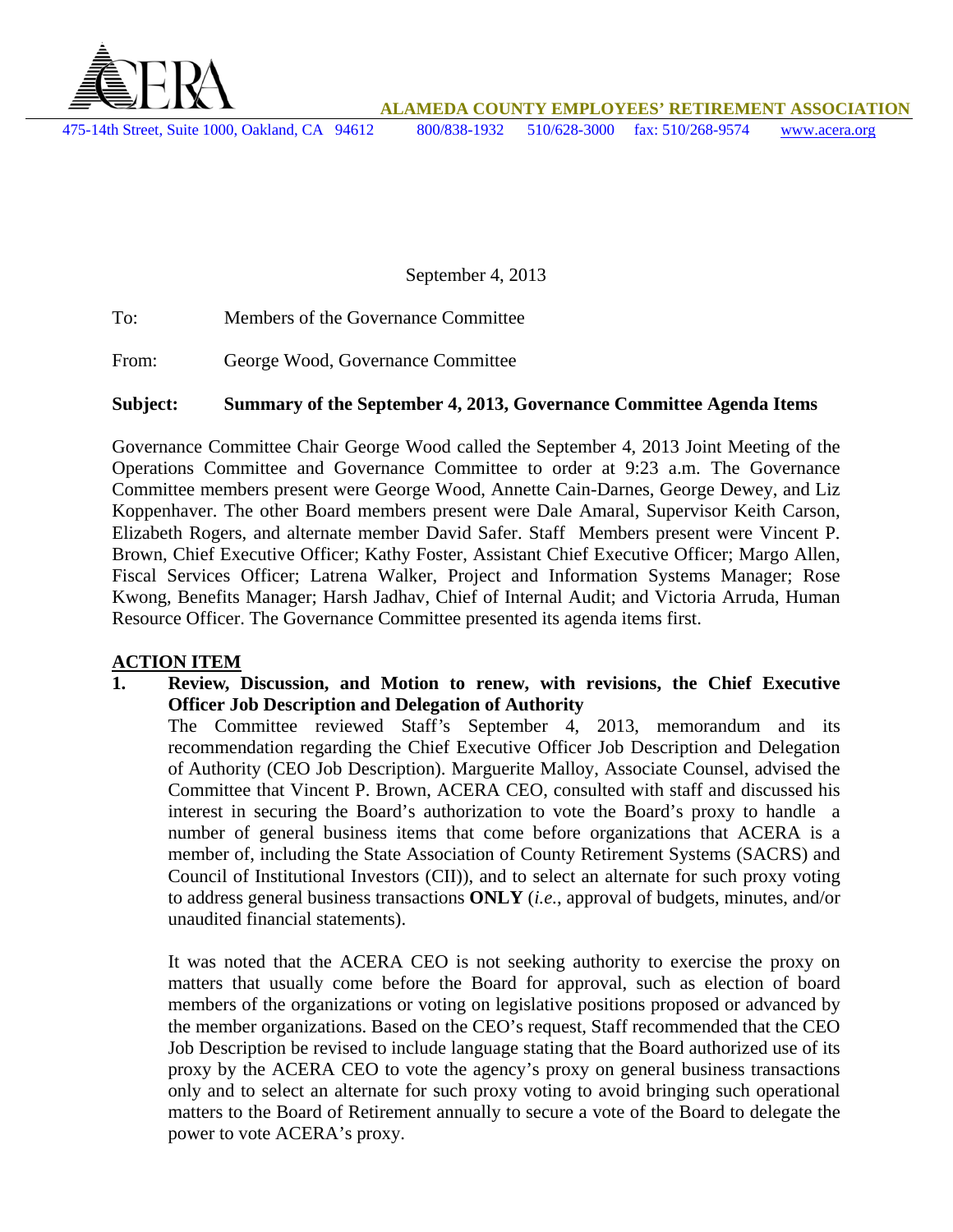After an in-depth discussion, Staff expressed its intent to bring further proposed amendment back to the Committee with clarifications which would separate out the SACRS and CII proxy matters, and provide for the Board's delegation of proxy vote authority at the Board's discretion. Additionally, staff expressed intent to address the proxy matters in a separate subsection of the existing policy. The Committee further directed Staff to bring the revised CEO Job Description to the full Board for further review and possible approval under "New Business" at the Board's September 19, 2013 meeting. No action was taken.

#### **2. Review, Discussion, and Motion to renew, with revisions, the Conflict of Interest Code**

The Committee reviewed Staff's September 4, 2013, memorandum and its recommendation regarding ACERA's Conflict of Interest Code. Lori Schnall, Associate Counsel, advised the Committee that the Conflict of Interest Code was revised to include ACERA's two new positions: 1) Senior Investment Officer and 2) Investment Officer. Ms. Schnall also advised the Committee that the Chief Financial Officer (CFO) and Internal Auditor (IA) positions were re-titled in the Code to reflect the new titles of Fiscal Services Officer (FSO) and Chief of Internal Audit (CIA), respectively, and that the Code also requires Board of Supervisors (BOS) approval.

Mr. George Dewey moved, and Ms. Elizabeth Rogers seconded that the Committee recommend to the Board of Retirement that the Board renew the Conflict of Interest Code, with revisions, as recommended by the Committee and Staff and that Staff forward the Code to the Alameda County BOS for approval. The motion passed unanimously.

#### **3. Review, Discussion, and Motion to renew, with revisions, the Conflict of Interest Policy**

The Committee reviewed Staff's September 4, 2013, memorandum and its recommendation regarding the Conflict of Interest Policy. Lori Schnall, Associate Counsel, advised the Committee that the Conflict of Interest Policy was revised to include ACERA's two new positions: 1) Senior Investment Officer and 2) Investment Officer. Ms. Schnall also advised the Committee that the CFO position was re-titled in the Policy to reflect the new title of FSO.

It was noted that while the position of IA (re-titled CIA) was listed in the Conflict of Interest Code, it was inadvertently omitted from the Conflict of Interest Policy. The position of CIA is now included in the revised Policy.

Mr. George Dewey moved, and Ms. Liz Koppenhaver seconded that the Committee recommend to the Board of Retirement that the Board renew the Conflict of Interest Policy, with revisions, as recommended by the Committee and Staff. The motion passed unanimously.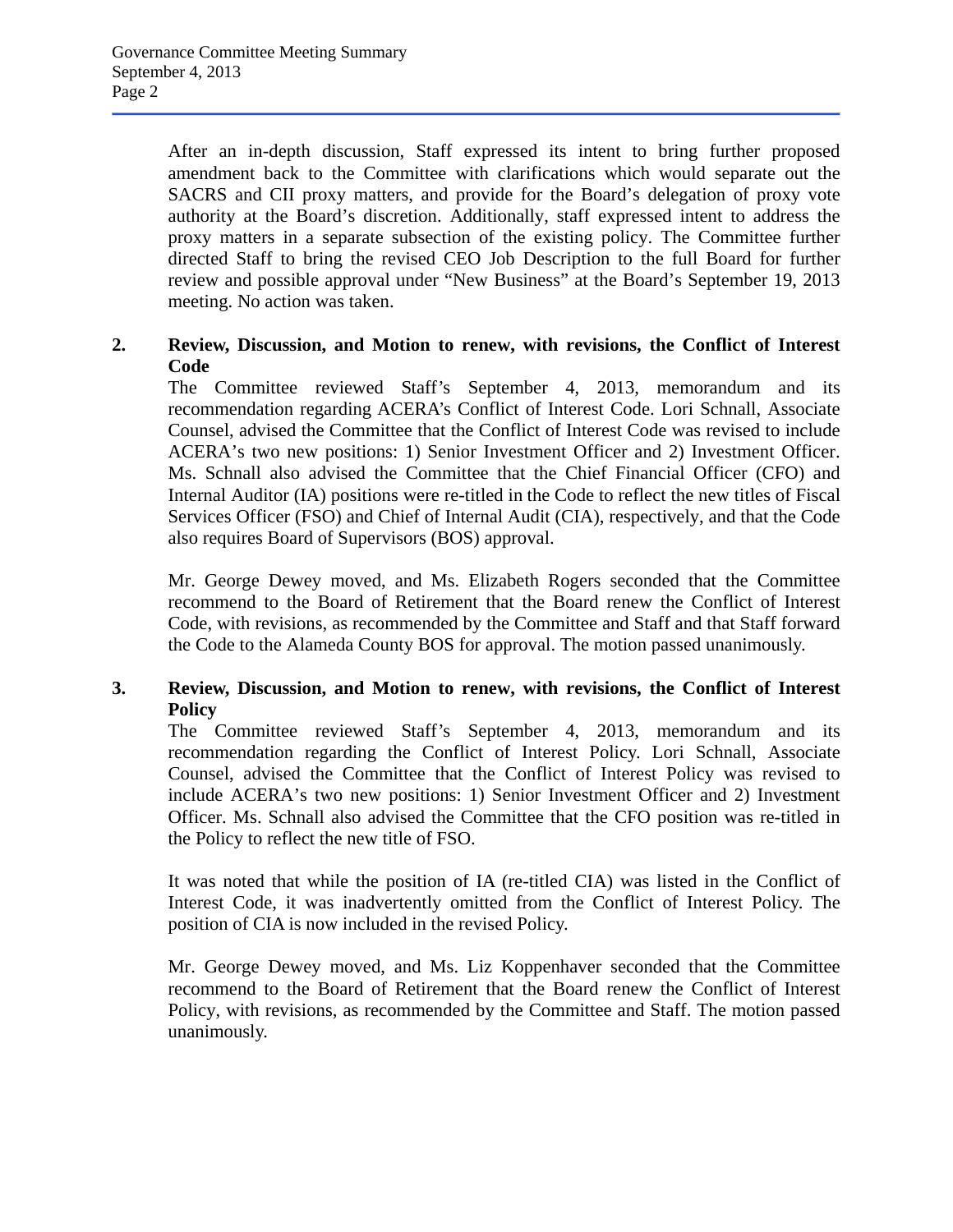#### **4. Review, Discussion, and Motion to renew, with revisions, the Trustee Education Policy**

The Committee reviewed Staff's September 4, 2013, memorandum and its recommendation regarding the Trustee Education Policy. Lori Schnall and Marguerite Malloy, Associate Counsels, advised the Committee that the Trustee Education Policy was revised for clarity and to reflect the new requirements under Government Code (GC) Section 31522.8 (AB 1519).

It was noted that under the new law, 1) trustees are required to complete twenty-four (24) hours of education/training every two (2) years; 2) Each board must maintain a record of board member compliance with the board's trustee education policy; and 3) that each board's trustee education policy and an annual report on board member compliance be placed on the retirement system's Internet Web site.

In order to implement the new law, Staff proposed a form for trustees to certify that all education requirements have been met as part of the Trustee Education Policy. After an in-depth discussion, Staff concluded a revision was necessary to the proposed compliance certification form. Staff determined the need to to bring the revised Policy/Certification Form back to the next Governance Committee meeting for review and possible approval by the Committee. No action was taken.

# **5. Review, Discussion, and Motion to Reassign the Trustee Education Policy to the Operations Committee to Review Annually with the Board Travel Policy**

The Committee reviewed Staff's September 4, 2013, memorandum and its recommendation regarding the Board Travel Policy. Lori Schnall, Associate Counsel, explained that, currently, the Trustee Education Policy is assigned to the Governance Committee and the Travel Policy is assigned to the Operations Committee. The Board requested that both the Trustee Education Policy and Board Travel Policy be assigned to the Operations Committee as the two policies are interrelated. Therefore, Staff recommended that the Trustee Education Policy be reassigned to the Operations Committee for drafting and to review annually with the Board Travel Policy.

After discussion, Mr. George Dewey moved, and Ms. Annette Cain-Darnes seconded that the Committee recommend to the Board of Retirement that the Board reassign the Trustee Education Policy to the Operations Committee to draft and review annually with the Board Travel Policy. The motion passed unanimously.

# **INFORMATION ITEMS**

• None

# **TRUSTEE / PUBLIC INPUT**

• None